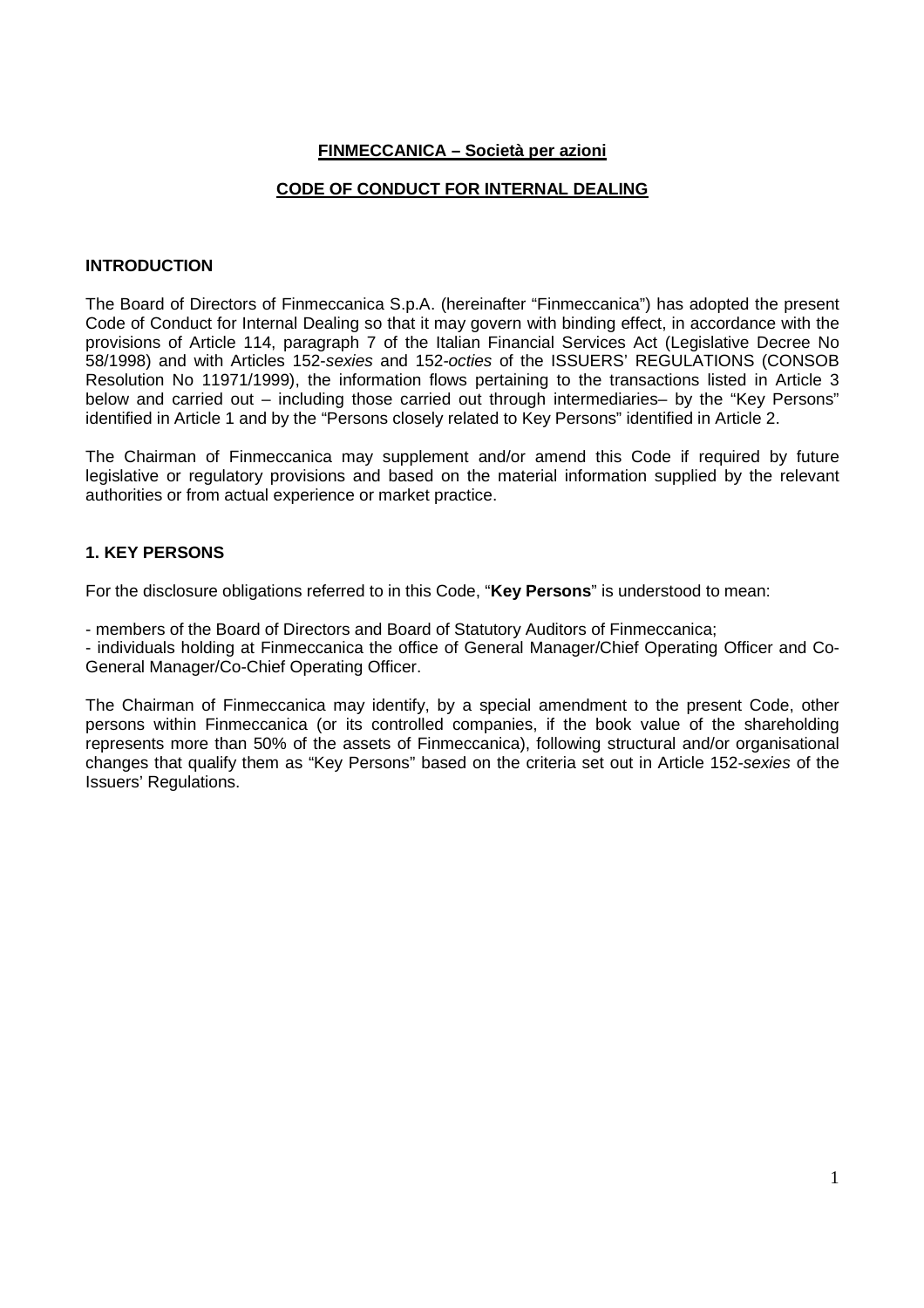# **2. PERSONS CLOSELY RELATED TO KEY PERSONS**

Under Article 152-sexies, subparagraph d) of the Issuers' Regulations, the term "**Persons closely related to Key Persons**", also subject to the disclosure obligations set out in Article 114, paragraph 7 of the Italian Financial Services Act, means the following:

- a) the spouse, unless legally separated, children, including those of the spouse, if dependent and, if living together for at least one year, the parents and close-in laws of the Key Persons;
- b) the legal entities, partnerships and trusts in which a Key Person or one of the persons indicated in subparagraph a) holds a management position, whether individually or collectively; the term "management position" is understood to mean any role carried out by an individual or body with administrative powers (sole administrator, Board of Directors or management committee); in the case of several directors, the Key Person holds the management position if more than half of the board is composed of the Key Person and/or by Persons closely related to Key Person;
- c) the legal persons directly or indirectly controlled by a Key Person or by one of the persons indicated in subparagraph a); companies controlled by a Key Person or by a Person closely related to Key Person are considered to be companies in which they hold a "significant share of ownership"; in particular, a significant share is considered to be held when the person holds more than a 50% equity claim; in case of a chain of controlled companies, the equity claim is calculated by "weighting" the equity claims at each level;
- d) partnerships whose economic interests are essentially equivalent to those of a Key Person or one of the persons indicated in subparagraph a) above; equivalent economic interests in a partnership exist when the Key Person holds, individually or jointly with Persons closely related to Key Persons, an equity claim of more than 50%;
- e) trusts set up for a Key Person or one of the persons indicated in subparagraph a);

Pursuant to Article 152-octies, paragraph 10 of the Issuers' Regulations, Key Persons must inform the Persons closely related to them of the existence of the conditions under which said persons are subject to the disclosure obligations.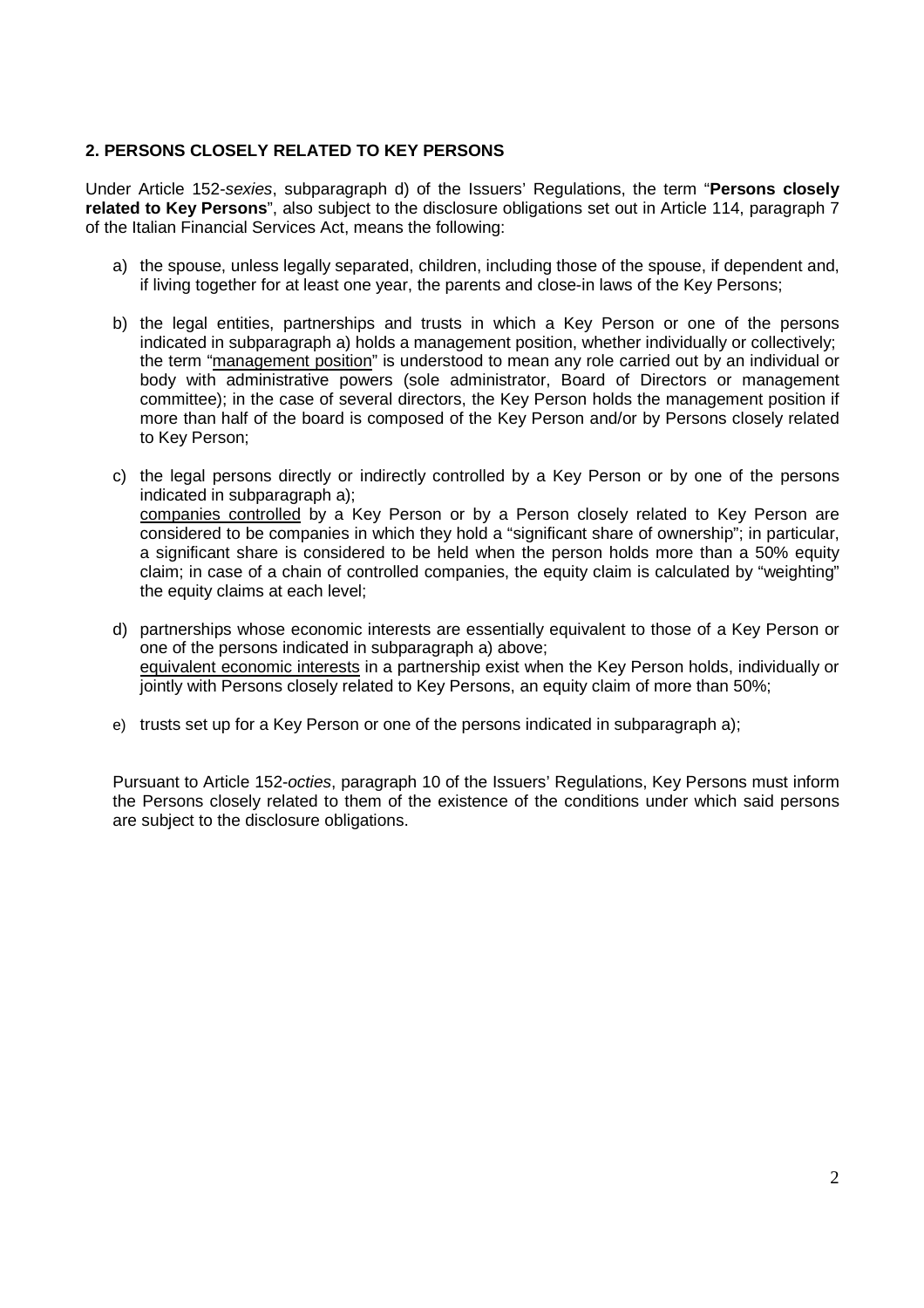# **3. DISCLOSURE OBLIGATIONS OF KEY PERSONS**

The Key Persons referred to in Article 1 shall inform Finmeccanica, in accordance with the terms and conditions of the following Articles 4 and 5, of **any acquisition, transfer, subscription or exchange transactions carried out by them and by Persons closely related to them relating to shares issued by Finmeccanica** or other financial instruments associated therewith.

Under Article 152-sexies, subparagraph b) of the Issuers' Regulations, the term **"financial instruments associated with the shares**" issued by Finmeccanica means the following:

a) financial instruments that allow shares to be subscribed for, acquired or transferred;

b) debt instruments convertible into shares or exchangeable for them;

c) the equities derivatives indicated in Article 1, paragraph 3 of the Italian Financial Services Act (\*);

b) other financial instruments equivalent to shares and representing these shares;

e) listed shares (traded on regulated Italian markets) issued by companies, whether Italian or foreign, controlled by Finmeccanica and the financial instruments referred to in subparagraphs a), b), c) and d) associated therewith;

e) unlisted shares issued by companies controlled by Finmeccanica, if the book value of the shareholding in the controlled company represents more than 50% of the assets of Finmeccanica, as indicated in the last approved financial statements, and the financial instruments referred to in subparagraphs a), b), c) and d) associated therewith.

Disclosure obligations regard transactions for a total amount equal to or exceeding the threshold of **€5000** and performed during the same calendar year.

\_\_\_\_\_\_\_\_\_\_\_\_\_\_\_\_\_\_\_\_\_\_\_\_\_\_\_\_\_

<sup>(\*)</sup> Futures contracts on financial instruments, interest rates, currencies, commodities and indices, even when these are executed in return for payment of the difference in cash; spot and forward contracts (swaps) on interest rates, currencies, commodities and equity indices (equity swaps), even when these are executed in return for payment of the difference in cash; forward contracts linked with financial instruments, interest rates, currencies, commodities and indices, and options on currencies, interest rates, commodities and indices, even when these are executed in return for payment of the difference in cash; combinations of these contracts or securities.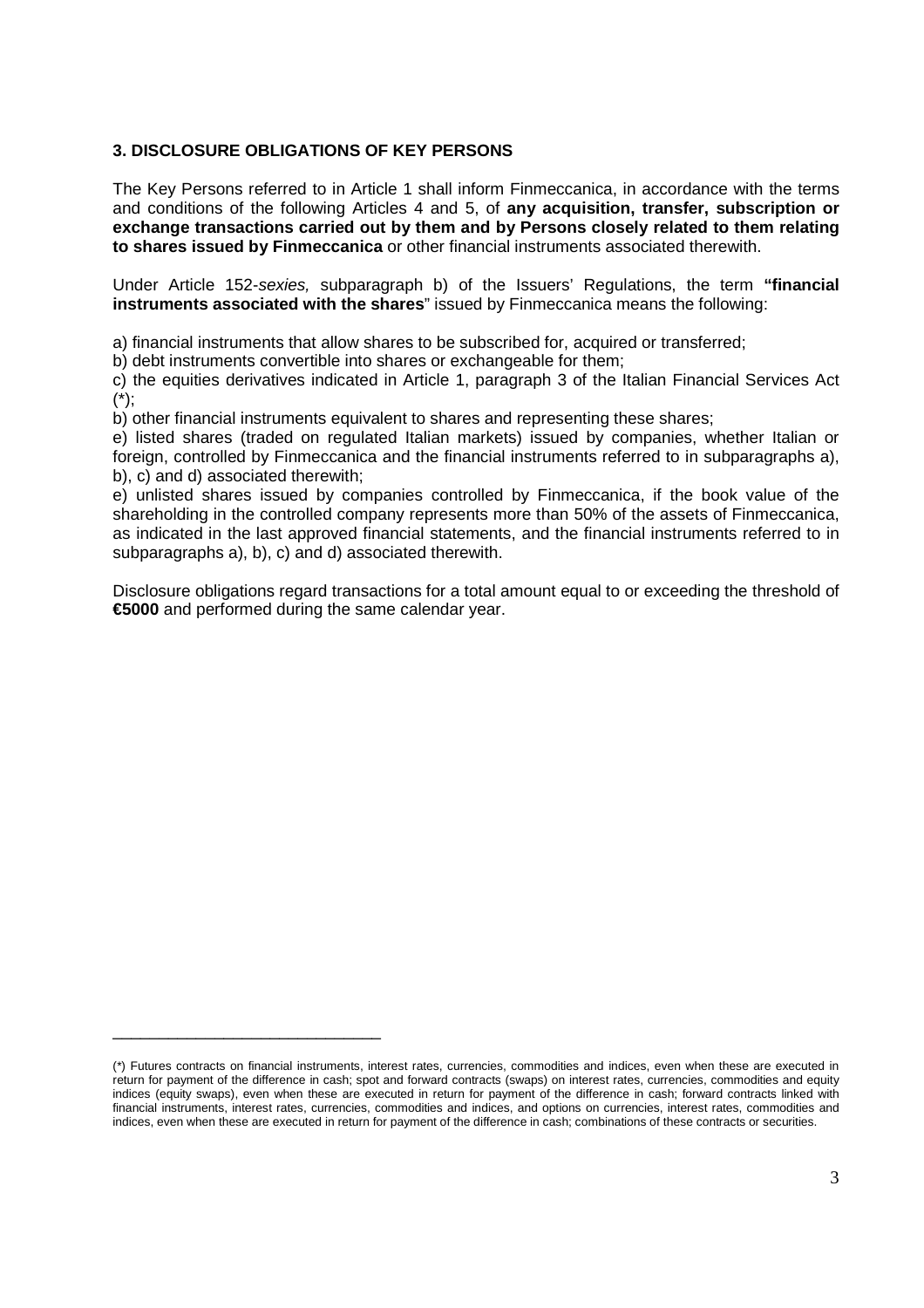This amount is calculated by totalling the transactions relating to shares and to the financial instruments associated therewith, carried out on behalf of each Key Person and on behalf of Persons closely related thereto.

For associated financial derivatives, the amount is calculated with reference to the underlying shares.

The following transactions are excluded from the scope of this Code and therefore do not need to be disclosed:

a) securities lending operations or the creation of rights of pledge or usufruct;

b) transactions performed between the Key Person and the Persons closely related thereto; conversely, transactions between Key Persons must be disclosed;

c) transactions without any financial consideration (e.g. gifts and inheritances); conversely, barter transactions must be disclosed, since the estimated value of the financial instruments exchanged is taken as the transaction price;

d) the complimentary allocation of shares or acquisition/subscription rights and the exercise of such rights when they derive from payment plans, as provided by Article 114-bis of the Financial Services Act; conversely, sales of shares originating from the exercise (simultaneous or otherwise) of these rights or from the complimentary allocation of shares etc. must be disclosed.

### **4. PERSON RESPONSIBLE FOR COMPILING AND MANAGING INFORMATION AND DISCLOSING INFORMATION TO THE MARKET – COMPLIANCE PROCEDURES**

The Legal and Corporate Affairs Department of Finmeccanica is the Person Responsible for compiling and managing information concerning the transactions reported by the Key Persons indicated in Article 1 and for disclosing it to CONSOB and the market.

Each Key Person shall notify the Person Responsible in writing of the transactions carried out by completing the form attached hereto (Filing Model), providing all relevant information, the disclosures remaining the Person's sole responsibility.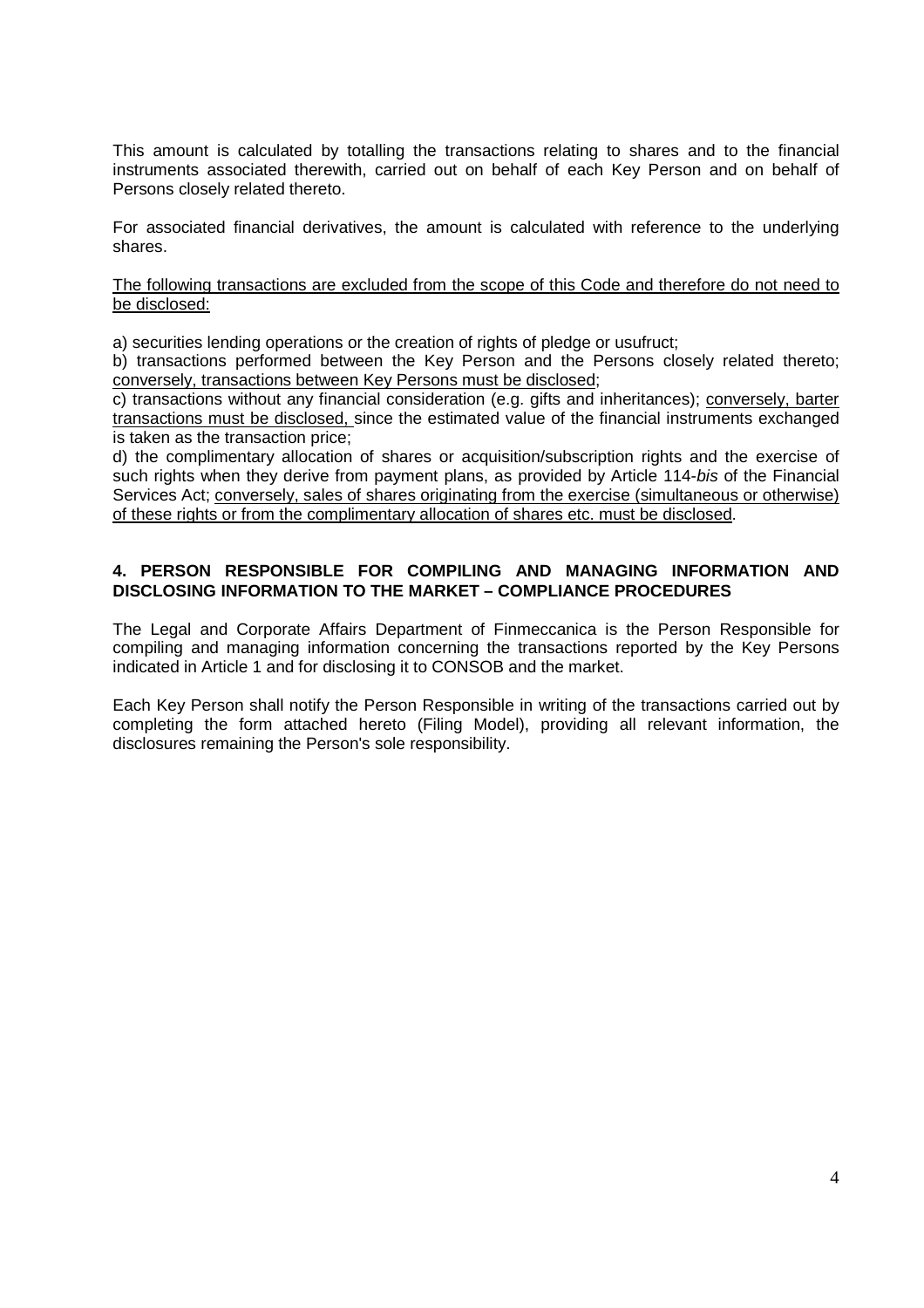The Person Responsible will be notified by one of the following procedures:

notification sent by email to the following address:

…………………….(omissis)………………...

notification sent by fax to the following number:

…………………….(omissis)………………...

Before each notification, the Key Person shall give advance notice by calling one of the following numbers:

…………………….(omissis)………………...

The Person Responsible shall in turn send the Key Person, by fax or email, confirmation of receipt of the information.

For each request for clarification concerning the completion of the attached Filing Model, the Key Person may contact the Group Finance Department on one of the following numbers:

…………………….(omissis)………………...

# **5. DISCLOSURE OF TRANSACTIONS PERFORMED BY KEY PERSONS**

# **5.1 DISCLOSURE BY KEY PERSONS**

The Key Persons referred to in Article 1 shall inform the Person Responsible at Finmeccanica of the transactions described in Article 3, according to the procedures indicated in Article 4.

This amount is calculated by totalling the transactions relating to shares and the financial instruments associated therewith, carried out on behalf of each Key Person and on behalf of Persons closely related to Key Persons.

The information must be received **within four trading days from the date of the transaction** by which the €5000 threshold has been reached or exceeded.

To determine when the transaction took place, the point in time at which the order was attached to the counterparty offer is used, and not the payment date.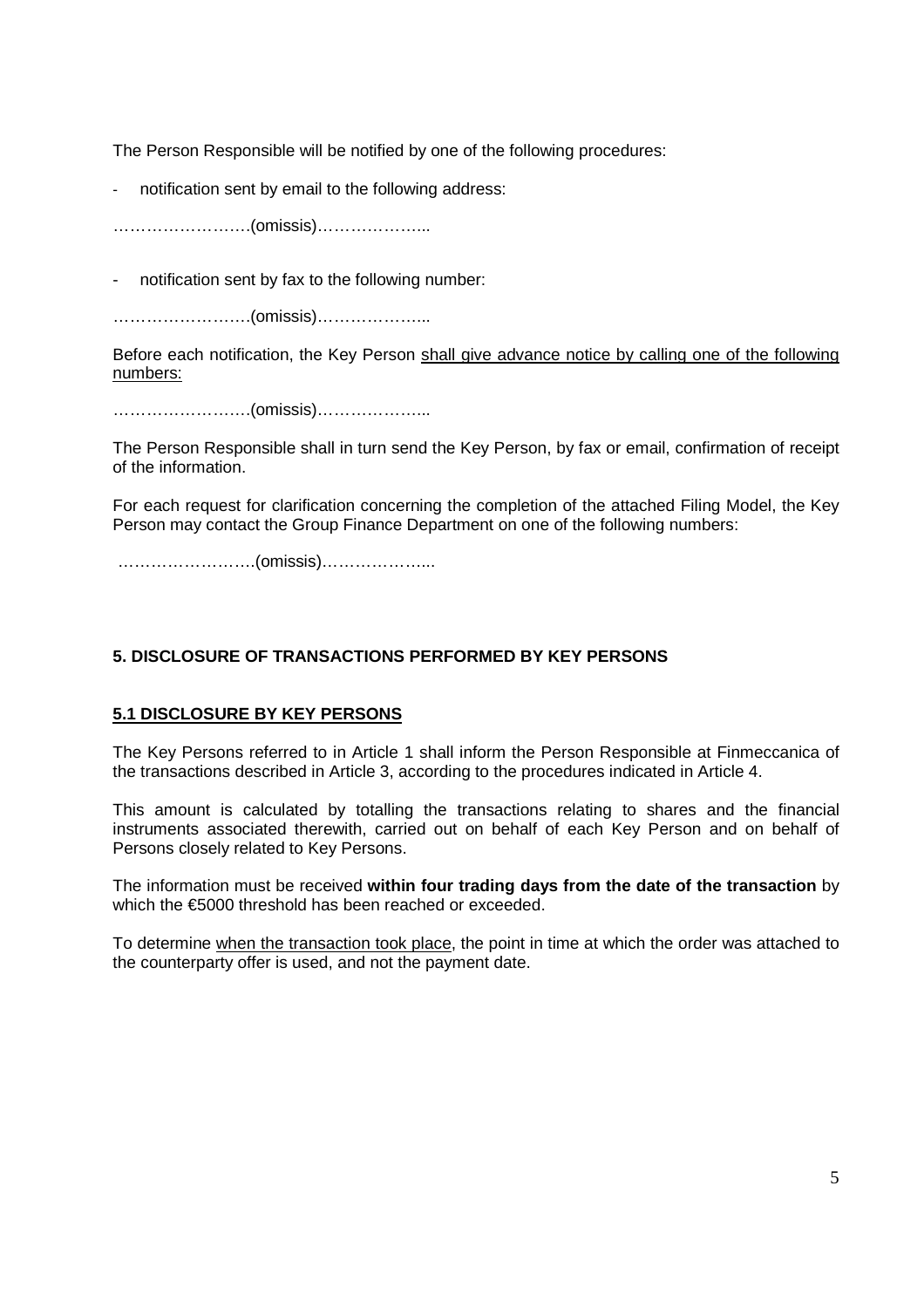For transactions carried out under an individual investment portfolio management mandate, unless these are based on the client's instructions, the disclosure obligations apply from the date on which the client is notified of the transaction by the broker. (9)

No disclosure is necessary when there are no transactions, or if the transactions are below the **€5000 threshold**, without prejudice to the obligation to disclose these when their total amount reaches the €5000 threshold in the same calendar year.

# **5.2 DISCLOSURE BY FINMECCANICA**

\_\_\_\_\_\_\_\_\_\_\_\_\_\_\_\_\_\_\_\_\_\_\_\_\_\_\_\_\_

The Person Responsible shall arrange to notify CONSOB and the public of any transactions carried out by Key Persons and by Persons closely related to them, reported to the Company in accordance with the terms and conditions set out herein, **by the end of the next trading day following receipt of the notification from the Key Person.** 

The Person Responsible will notify CONSOB and the public in accordance with the procedures set out in Article 66, paragraphs 2 and 3 of the Issuers' Regulations, using the special form supplied by CONSOB and contained in Schedule 6 of the Issuers' Regulations (the Filing Model attached to this Code). This is also available in electronic form on the **NIS network managed by Borsa Italiana S.p.A.** 

**In case of malfunction of the NIS,** or if the Person Responsible is unable to access the network, the information will be sent according to the following methods:

- **sent to CONSOB** by fax (on the number …………………….(omissis)………………...) and email (to the address …………………….(omissis)………………...), or by any other method subsequently indicated by CONSOB;
- **sent to BORSA ITALIANA S.P.A.** by email (to the address …………………….(omissis)………………...), or by any other method subsequently indicated by BORSA ITALIANA S.P.A;
- **sent to at least two press agencies** by fax (…………………….(omissis)………………...).

 <sup>(°)</sup> For these transactions, the abbreviation "SGR" must be entered in the "Notes" section of Part 4 of the Filing Model.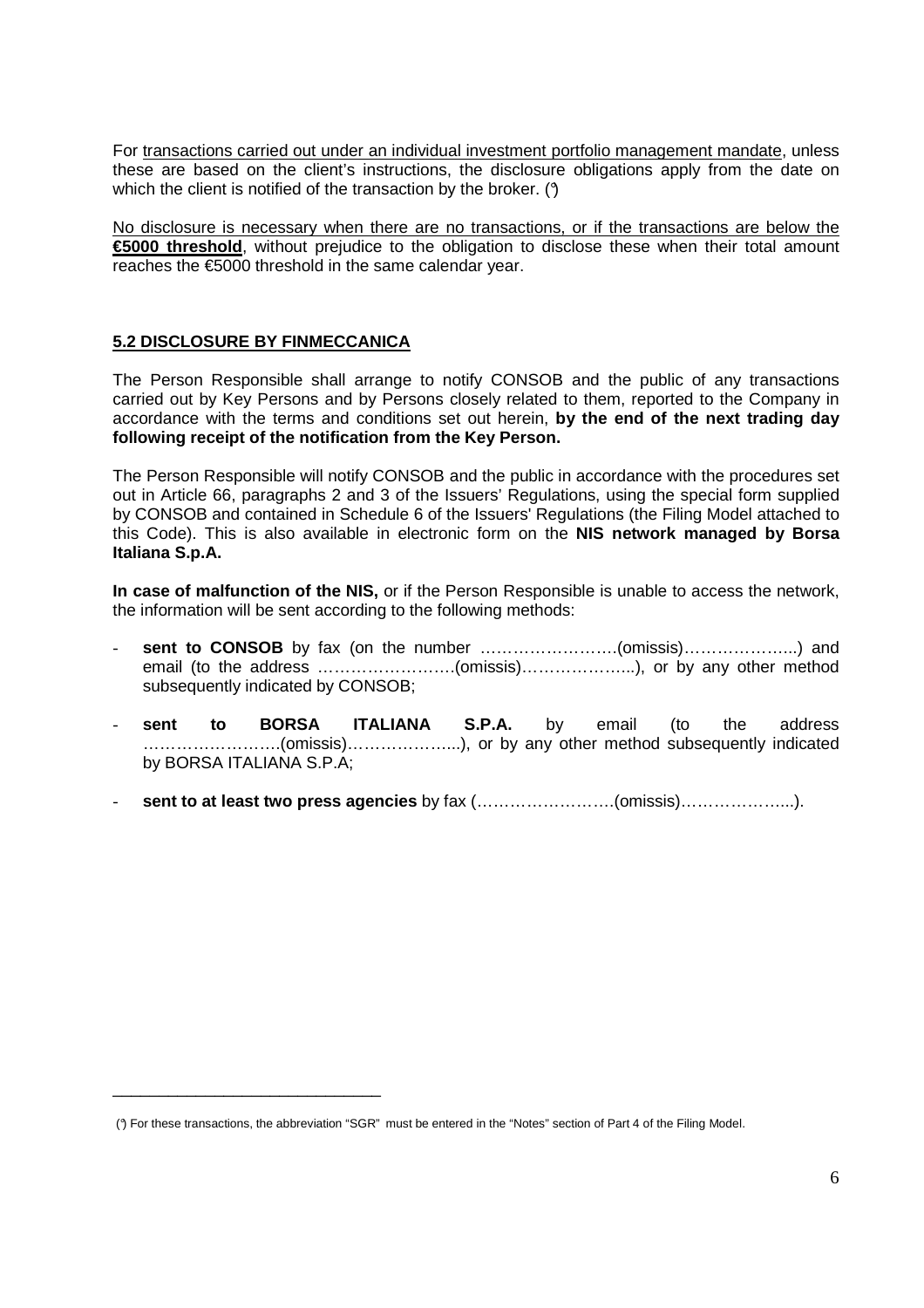## **6. TRANSACTION LIMITS AND RESTRICTIONS**

Key Persons and the Persons closely related thereto are prohibited from dealing in the shares and financial instruments referred to in Article 3 of this Code in the 15 days preceding the approval of the draft financial statements, interim report and quarterly reports of Finmeccanica by the Board of Directors.

The Board of Directors of Finmeccanica also reserves the right to grant exemptions from the aforementioned restriction, and to prohibit or limit the performance at other times of the year, by any or all of the Key Persons and Persons closely related thereto, of transactions relating to the shares and financial instruments referred to in Article 3 of the present Code.

# **7. NON-COMPLIANCE WITH THE CODE**

In case of non-compliance with the disclosure obligations governed by this Code, as laid down by Article 114, paragraph 7 of the Italian Financial Services Act and the corresponding implementing regulations issued by CONSOB (Articles 152-sexies – 152-octies of the Issuers' Regulations), provision is made for an administrative fine (of between €5000 and €500,000) to be imposed on the persons indicated in Article 114, paragraph 7, as laid down by Article 193, paragraph 1-bis of the Italian Financial Services Act.

For Key Persons who are employees of the Company (or its subsidiaries), such non-compliance may entail the application of disciplinary measures affecting the employment relationship.

In case of the late or incomplete submission of the information indicated in the form attached to the present Code, Finmeccanica must arrange to disclose this to CONSOB and to the market directly, explaining that the delay/incompleteness of the information is the exclusive fault of the Key Person.